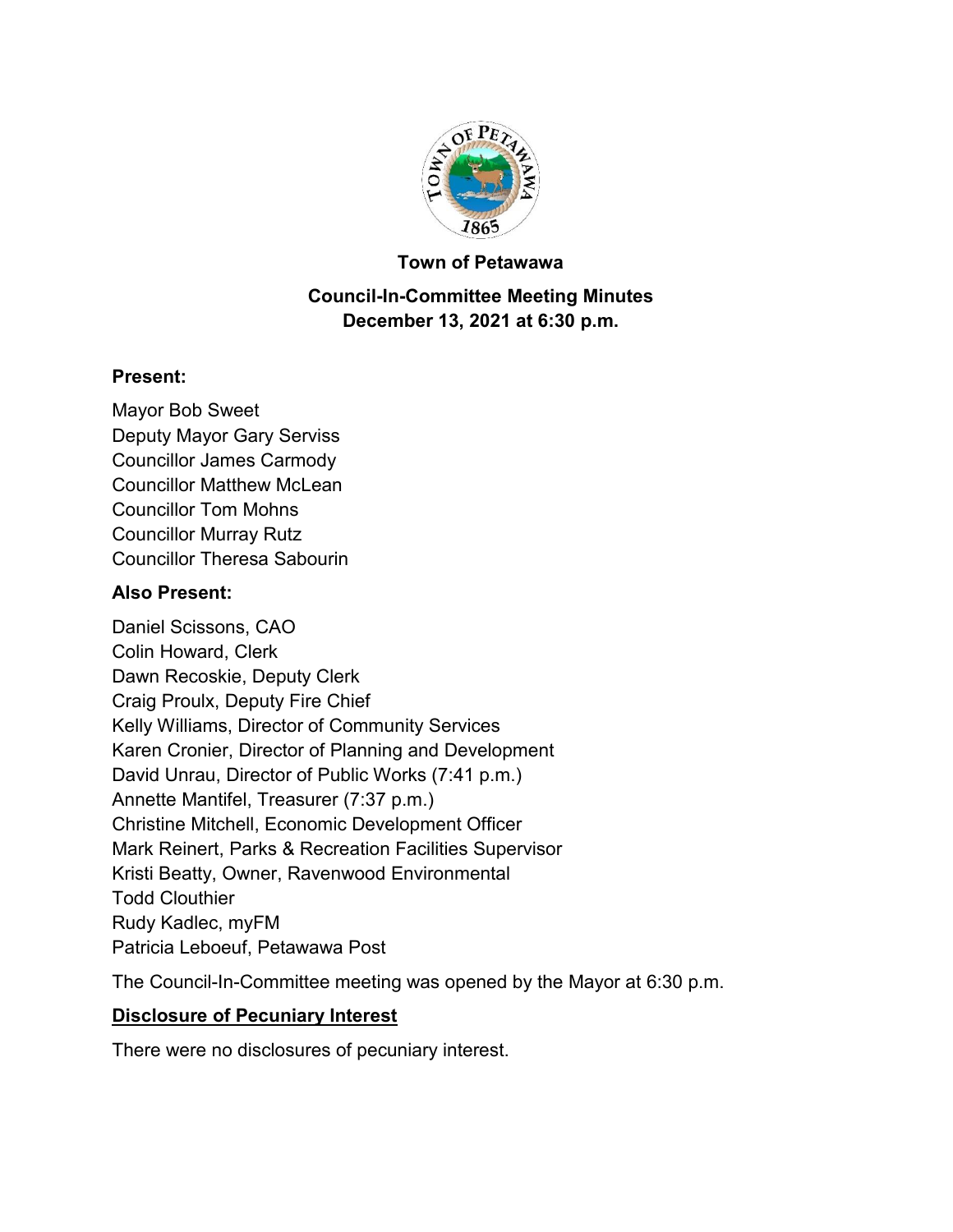### **Presentations**

There were no presentations.

### **Fire Department**

#### 1. Activity Report – November 2021

Deputy Fire Chief Craig Proulx provided an overview of the report. Deputy Chief Proulx reported two motor vehicle collision calls, one electrical fire call, one kitchen stove fire call, one call for a burning smell in building, one call for an overheating smell, and five fire alarm calls for the month of November. Deputy Chief Proulx also reported ten fire prevention inspections were conducted in November. Deputy Chief Proulx highlighted the monthly platoon training which focused on firefighter survival and validation exercise for Rapid Intervention Team as well as specialty training for class DZ driver's licence road tests.

### **Moved by Murray Rutz Seconded by James Carmody**

That the Fire Department activity report for November be accepted as information. **Carried**

2. Fire Protection Budget Report

Received for information.

### **Community Services**

### 1. Activity Report – November 2021

Kelly Williams, Director of Community Services, provided an overview of the monthly report. Mr. Williams reported on the various services, programs and rental activities realized over the month. Mr. Williams highlighted the Ontario Winter Games 100 day countdown event and which sporting events the Town of Petawawa will be hosting. Mr. Williams reported on the Town's 25<sup>th</sup> organizing committee proposed event framework planned for July 2022. Mr. Williams congratulated staff and volunteers on a successful Petawawa Santa Claus parade and provided a summary of the 2021 seasonal sports field usage compared to 2019 and 2018 statistics.

# **Moved by Gary Serviss**

### **Seconded by Theresa Sabourin**

That the Community Services monthly report for November be accepted as information.

### **Carried**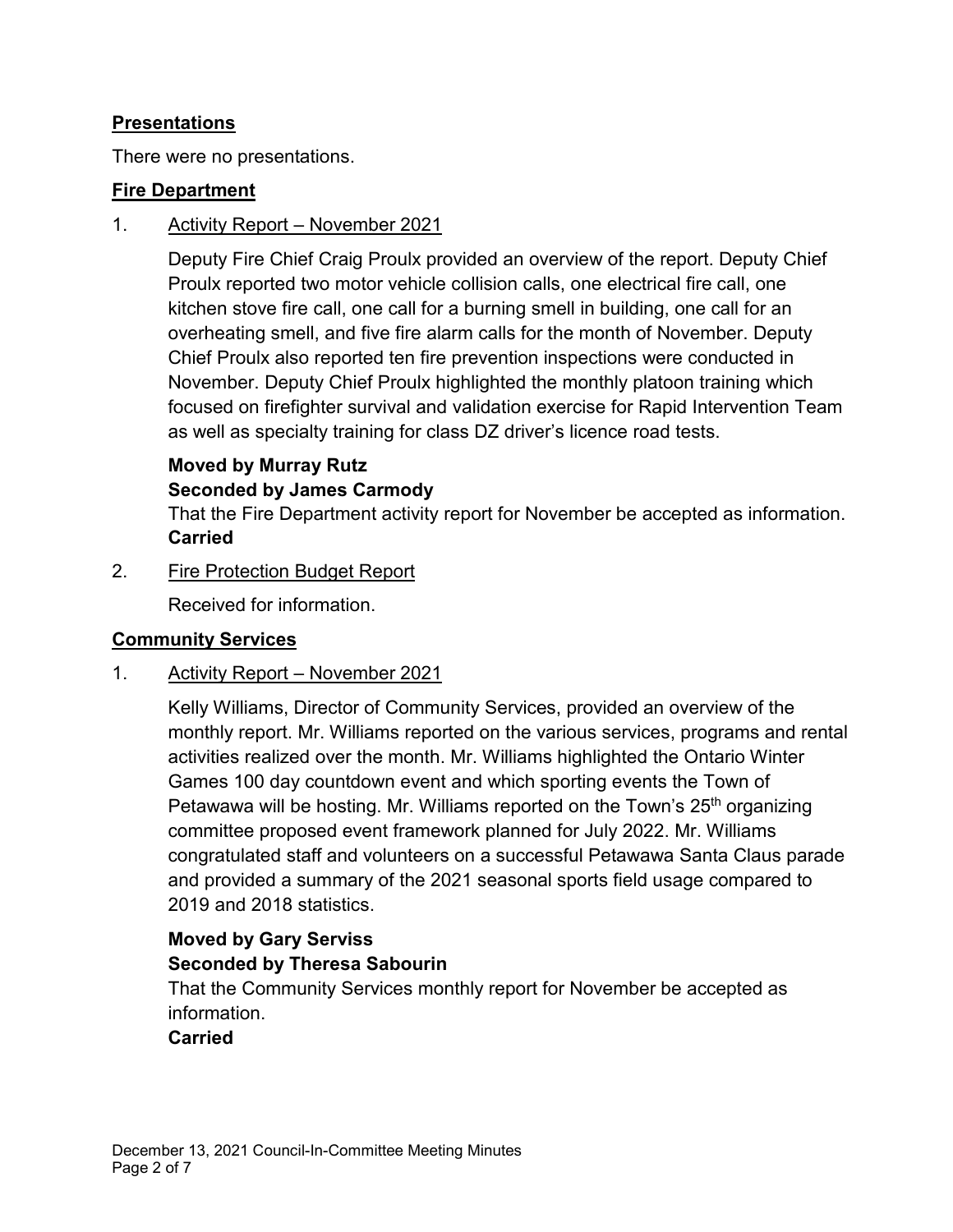### 2. CS-11-2021 – Electric Ice Resurfacer Cost Benefit Analysis

Kelly Williams provided an overview of the report. Mr. Williams reported that the Town may want to consider transitioning from propane powered ice resurfacer to an electric powered ice resurfacer and highlighted the overall purchase, maintenance and operating cost implications over the normal 10 year life span.

#### **Moved by Murray Rutz Seconded by James Carmody**

That Council provides direction to staff to bring the matter of procurement of a replacement ice resurfacer forward for further discussion at the 2022 Budget Workshop on January 13, 2022.

**Carried**

3. Community Services Budget Report

Received for information.

### **Planning and Development**

1. Activity Report – November 2021

Karen Cronier, Director of Planning and Development, provided an overview of the report. Ms. Cronier highlighted the active subdivisions, Zoning By-law amendments, and site plan applications. Ms. Cronier advised Council that a public meeting is scheduled for December 20, 2021 for the Rowan rezoning application.

# **Moved by Theresa Sabourin Seconded by Gary Serviss**

That the Planning and Development monthly report for November be accepted as information.

### **Carried**

2. Building Activity Report – September, October, & November 2021

Karen Cronier provided an overview of the reports.

### **Moved by Matthew McLean Seconded by Tom Mohns**

That the Building monthly reports for September, October, and November be accepted as information.

### **Carried**

3. PL-33-2021 – Application for Draft Approval of Plan of Subdivision 47-T-21003, Town Centre Subdivision, 96 Townhouse Development, 1758847 Ontario Inc., Part of Block 1, Plan 49M-68

Karen Cronier provided an overview of the report. Ms. Cronier explained the applicant wishes to redesignate the proposed subdivision lands from Commercial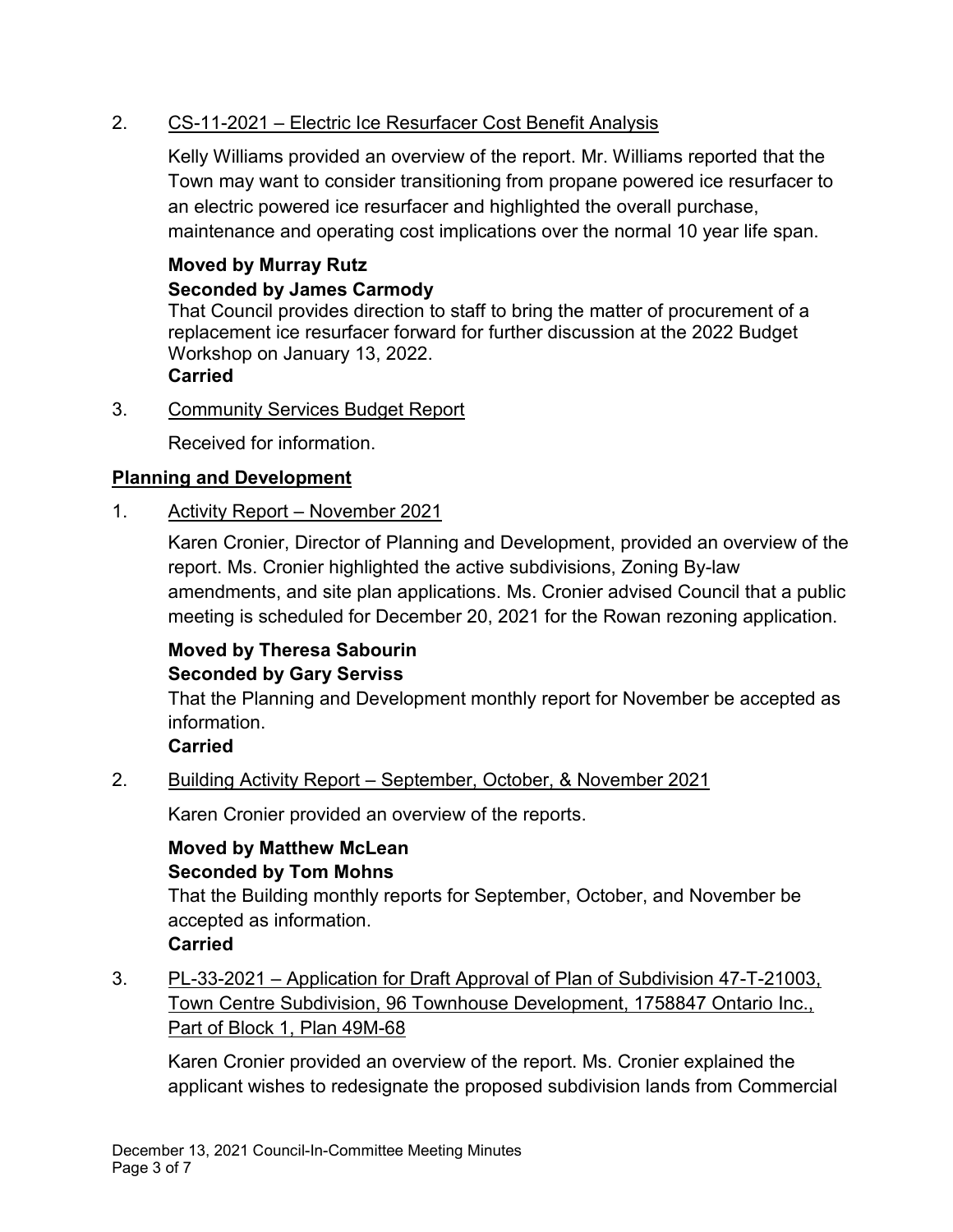to Residential-Three in order to permit the development of a 23 block subdivision that would allow for the construction of 96 residential townhouse units. Ms. Cronier reported a public meeting was held on August 3, 2021 and all concerns raised have been addressed. Ms. Cronier also reported no further comments or concerns have been received.

### **Moved by James Carmody Seconded by Theresa Sabourin**

That Council recommends to the County of Renfrew that it approve the draft plan of subdivision for the File 47-T-21003 submitted by Jp2g Consultants Inc. on behalf of 1758847 Ontario Inc. comprising Part of Lot 23, Concession 6, being Part of Block 1 on Plan 49M-68 subject to the conditions as outlined in report PL-33-2021.

**Carried**

# 4. PL-34-2021 – Mielke Quarry – Letter of Intent

Karen Cronier provided an overview of the report. Ms. Cronier reported on the previous concerns raised with respect to haul routes and the planning rationale report indicates that the haul routes will be split between Murphy Road and Black Bay Road depending on where aggregate material is to be delivered. Ms. Cronier also reported the Ministry of Northern Development, Mines, Natural Resources and Forestry (MNDMNF) is ready to issue the aggregate license and H&H Construction Inc. is hopeful to be operational in summer of 2022.

### **Moved by Tom Mohns Seconded by Murray Rutz**

That Council directs staff to prepare a letter of intent that is to be submitted to the Ministry of Northern Development, Mines, Natural Resources and Forestry (MNDMNF) indicating that the Town will proceed with the current planning applications which includes the Official Plan Amendment and Zoning By-law Amendment for the Mielke Quarry.

# **Carried**

# 5. ED-07-2021 – Community Improvement Plan Application for 3191 Petawawa Boulevard

Christine Mitchell, Economic Development Officer, provided an overview of the report. Ms. Mitchell reported Council adopted the Community Improvement Plan (CIP) on October  $4<sup>th</sup>$ , 2021 under By-law 1441/21 and that the application for 3191 Petawawa Boulevard is the first received under this new program.

# **Moved by James Carmody Seconded by Theresa Sabourin**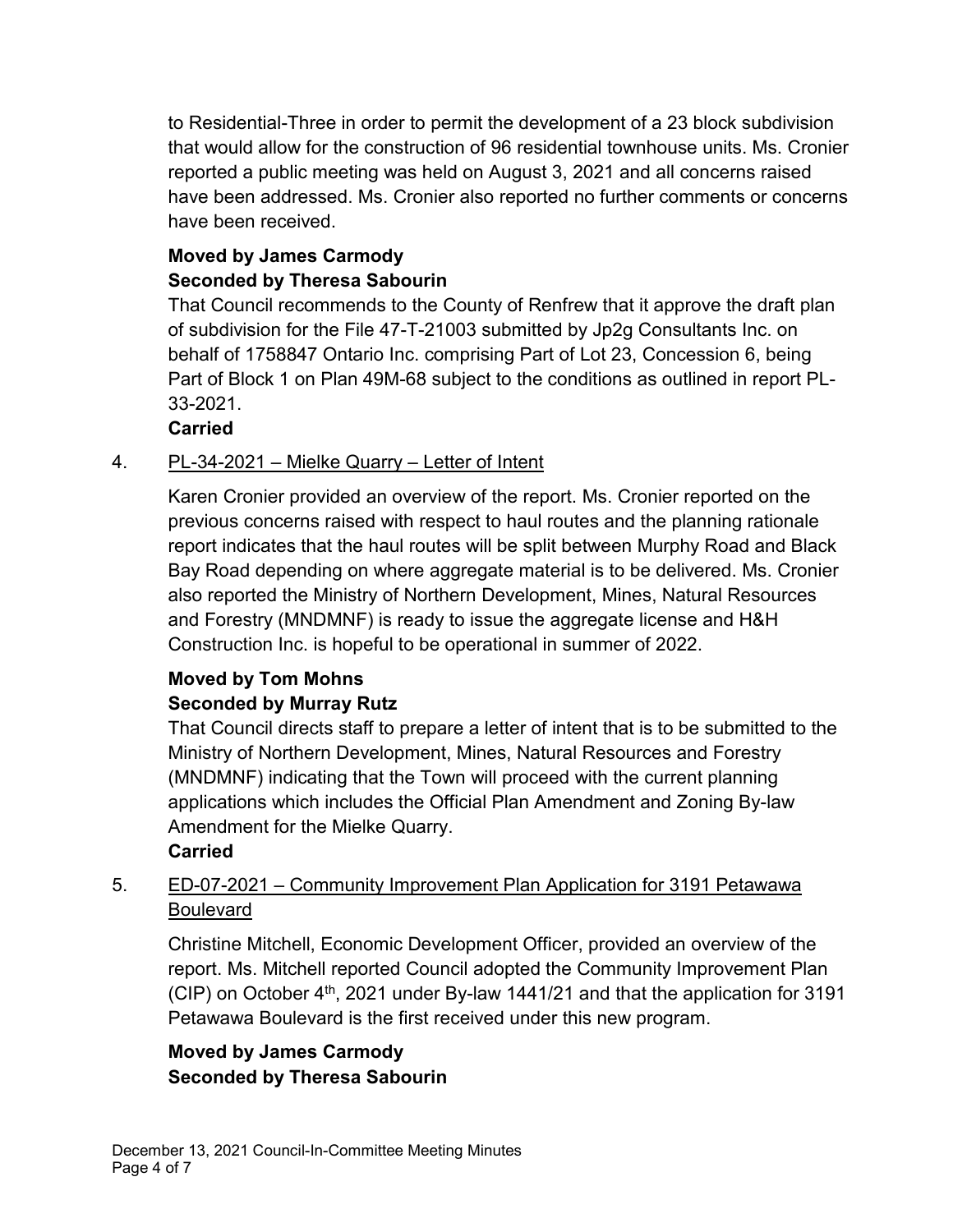That Council, under the Community Improvement Plan adopted by By-law 1441/21, enters into the necessary funding agreement with the applicant at 3191 Petawawa Boulevard for the following CIP financial incentive programs:

- · \$5,000.00 under the Signage Improvement Grant Program for the installation of a new illuminated sign and,
- \$1,000.00 under the Parking Lot and Landscaping Grant Program for the removal of the block wall on the front portion of the property.

# **Carried**

6. Budget Reports (Planning, Building, and Economic Development Received for information.

# **Public Works**

# 1. PW-30-2021 – Pavement Condition Index – Level of Service

David Unrau, Director of Public Works, provided an overview of the report. Mr. Unrau reviewed the asset management plan for the Town and highlighted the financial strategy with respect to available funding sources as they relate to the capital roads budget. Mr. Unrau highlighted whether the plan is affordable and if the Pavement Condition Index (PCI) can be maintained above a level of 70. Mr. Unrau highlighted StreetScan data for pavement and sidewalk conditions from 2018 compared to 2021 statistics. Mr. Unrau confirmed the Town's PCI for 2021 is at an index of 67. Mr. Unrau recommended that Council continue to follow the recommendations of the 2019 Asset Management Plan and fund the Capital Roads budget at \$2.5 million or revise the Asset Management Plan and reduce the Pavement Condition Index Level of Service from 72 to 62.

Discussion took place and Council tabled the report at this time.

# 2. PW-31-2021 – County of Renfrew – Cost Sharing Policy

Mayor Sweet provided an overview of the cost sharing options to address growth needs impacting upper tier infrastructure within its lower tier municipalities. Mayor Sweet highlighted potential growth related options for consideration. Mayor Sweet reported one option would be for the County of Renfrew to draft a Development Charge Policy. Mayor Sweet reported other options are to remain status quo, increase the County tax levy, or draft a cost sharing policy for local municipalities.

Discussion took place and Council agreed a Cost Sharing Policy is of no interest for the Town of Petawawa. Council directed staff to draft a response to the County of Renfrew by January 14, 2022 regarding Growth Related Projects similar to the resolution endorsed by the Town of Renfrew.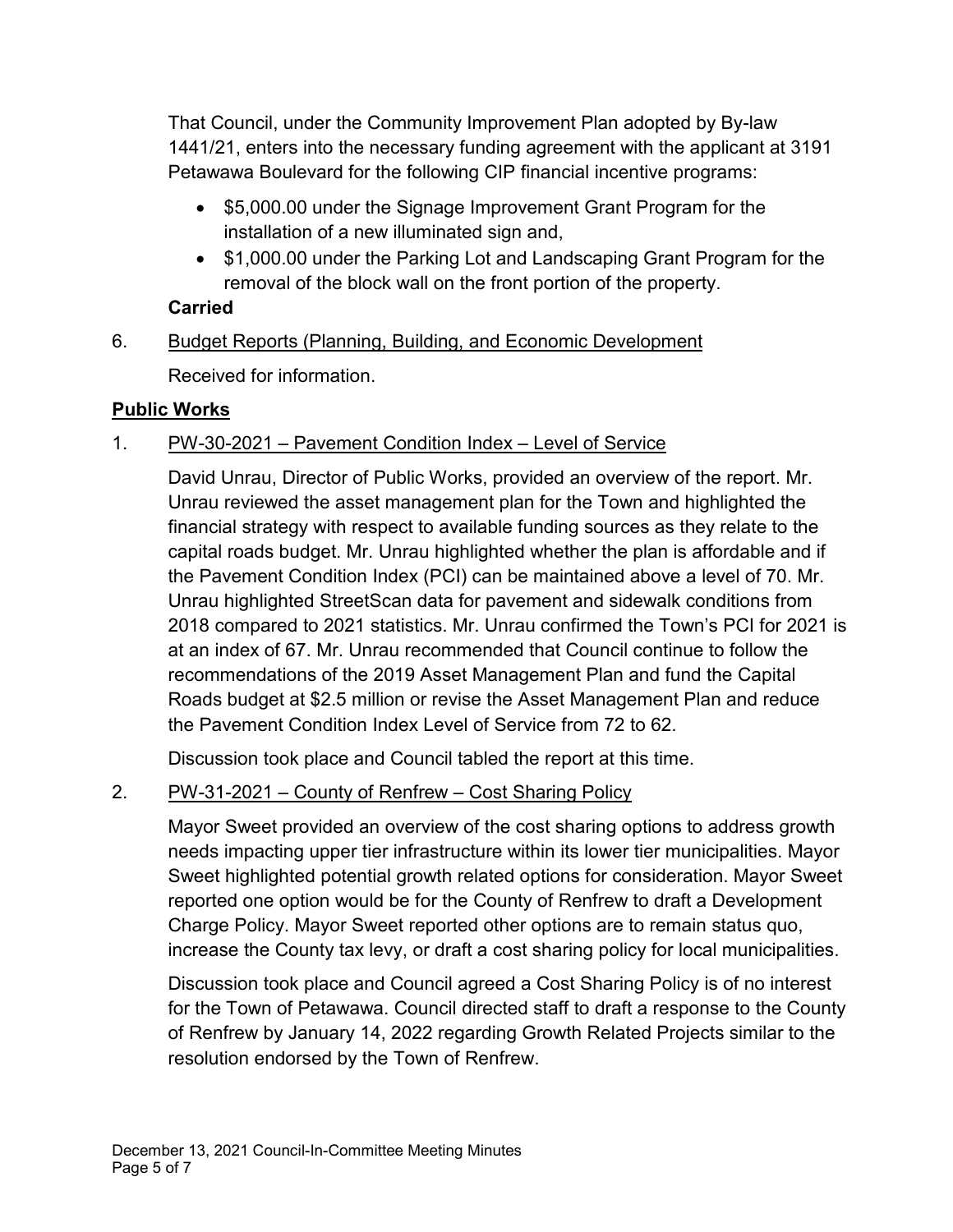- 3. Public Works Budget Report Received for information.
- 4. Sewage System Budget Report Received for information.
- 5. Waterworks Budget Report

Received for information.

### **Finance and Management**

1. Accounts Payable – November 2021

Annette Mantifel, Treasurer, presented the report.

### **Moved by Murray Rutz Seconded by Matthew McLean**

That the general cheque #'s 35645 to 35824 in the amount of \$2,328,832.94 be passed by Council and paid by the Treasurer. **Carried**

### 2. FM-09-2021 – 2021 Property Tax Write-Offs

Annette Mantifel provided an overview of the report.

### **Moved by Gary Serviss Seconded by Tom Mohns**

That the list of 2021 property taxation write-offs in the amount of \$14,748.76 be approved pursuant to the *Municipal Act,* 2001, S.O. 2001, Sections 357 and 358 and the *Assessment Act*, R.S.O. 1990, Sections 39.1 and 40. **Carried**

### 3. FM-10-2021 – 2021 General, Water and Wastewater Budget Funds

Annette Mantifel provided an overview of the report.

### **Moved by Matthew McLean Seconded by Tom Mohns**

That 2021 budgeted transfers from reserve/reserve funds be amended as follows:

Reserve – Administration from \$12,000.00 to \$9,186.41 for purchase of Black Cat radar.

Reserve – Administration from \$10,000.00 to \$0.00 for Strategic Plan.

Development Charges – General from \$42,000.00 to \$0.00 for Master Fire Plan.

Reserve Fund – Fire from \$28,000.00 to \$0.00 for Master Fire Plan.

Reserve Fund – Fire from \$144,200.00 to \$0.00 for new Bush Truck.

That \$110,000.00 be transferred into Reserve Fund – Transportation for future Airport capital expenditures.